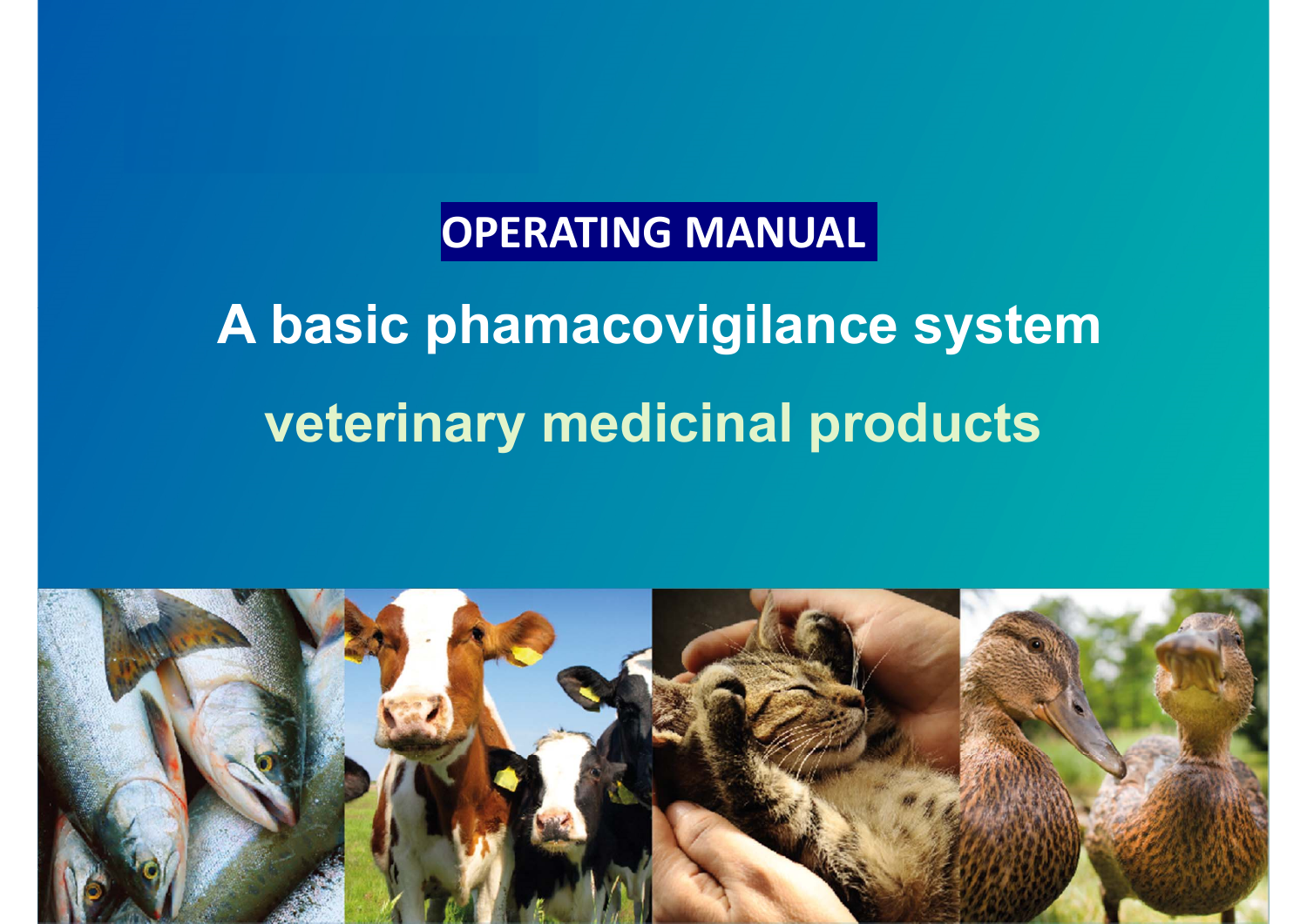#### **How to use the Operating Manual??**

As already described VICH do not:

- **establish regulations**
- tell how to **set up a pharmacovigilance center**
- •set **record keeping/reporting timelines**
- prescribe how to **analyze individual adverse event reports**
- suggest how to conduct **signal detection activities**
- propose a **reporting form for consumers**

**What I aim to do is describe how to use the manual to address some of these topics .**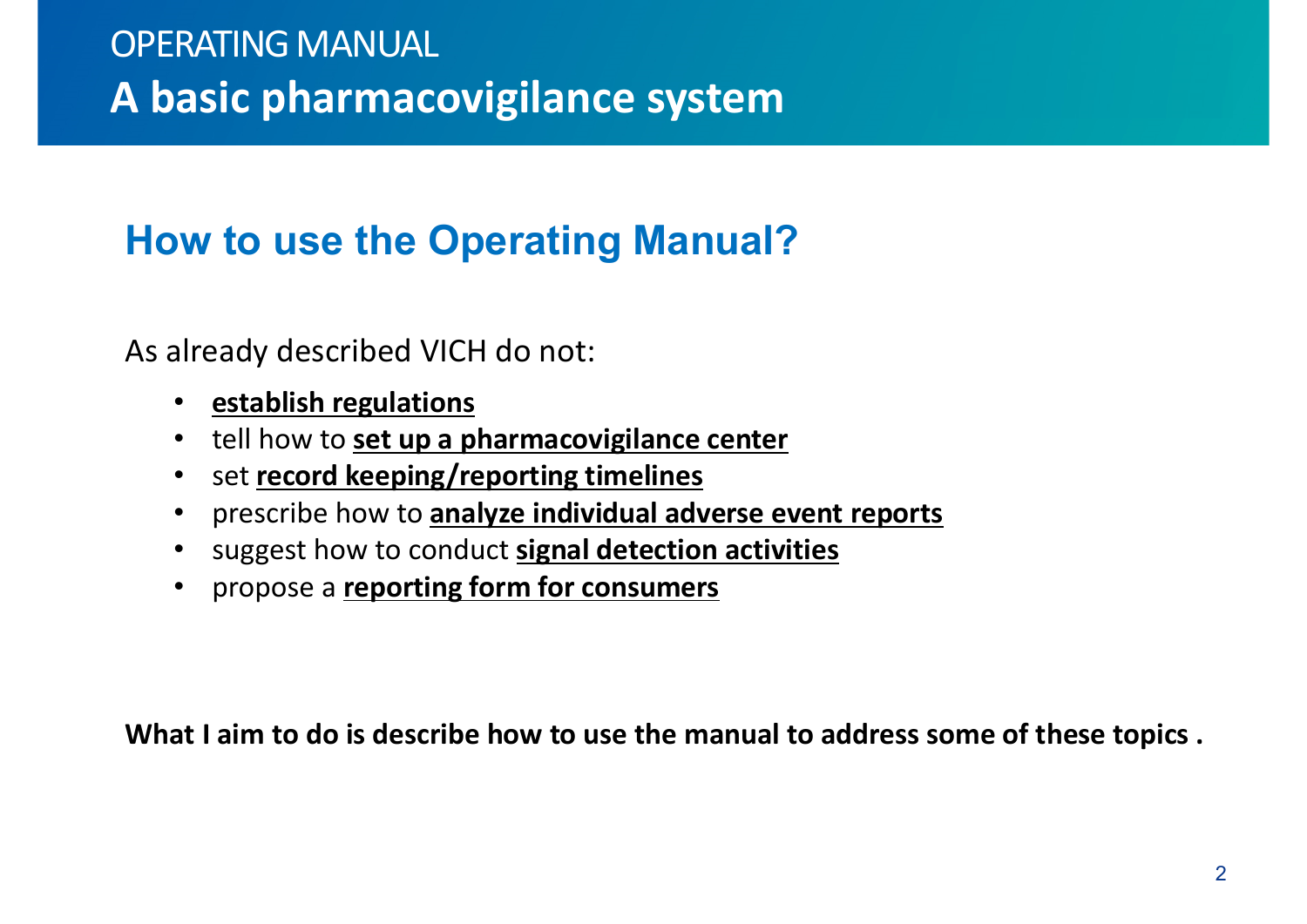#### **Contents of the Operating Manual**

- 1. Introduction
- 2. Veterinary pharmacovigilance roles and responsibilities
- 3. Defining the scope of pharmacovigilance
- 4. Drafting appropriate national legislation and additional guidance
- 5. Setting up <sup>a</sup> pharmacovigilance system
- 6. How to promote pharmacovigilance and encourage reporting
- 7. Submission, reception and processing of spontaneous reports
- 8. How to code the data
- 9. How to store and archive pharmacovigilance data
- 10. Standardised periodic update reports
- 11. How to analyse aggregated data
- 12. Risk management and follow-up regulatory measures
- 13. What and how to communicate pharmacovigilance outcomes
- 14. Inspections and ensuring compliance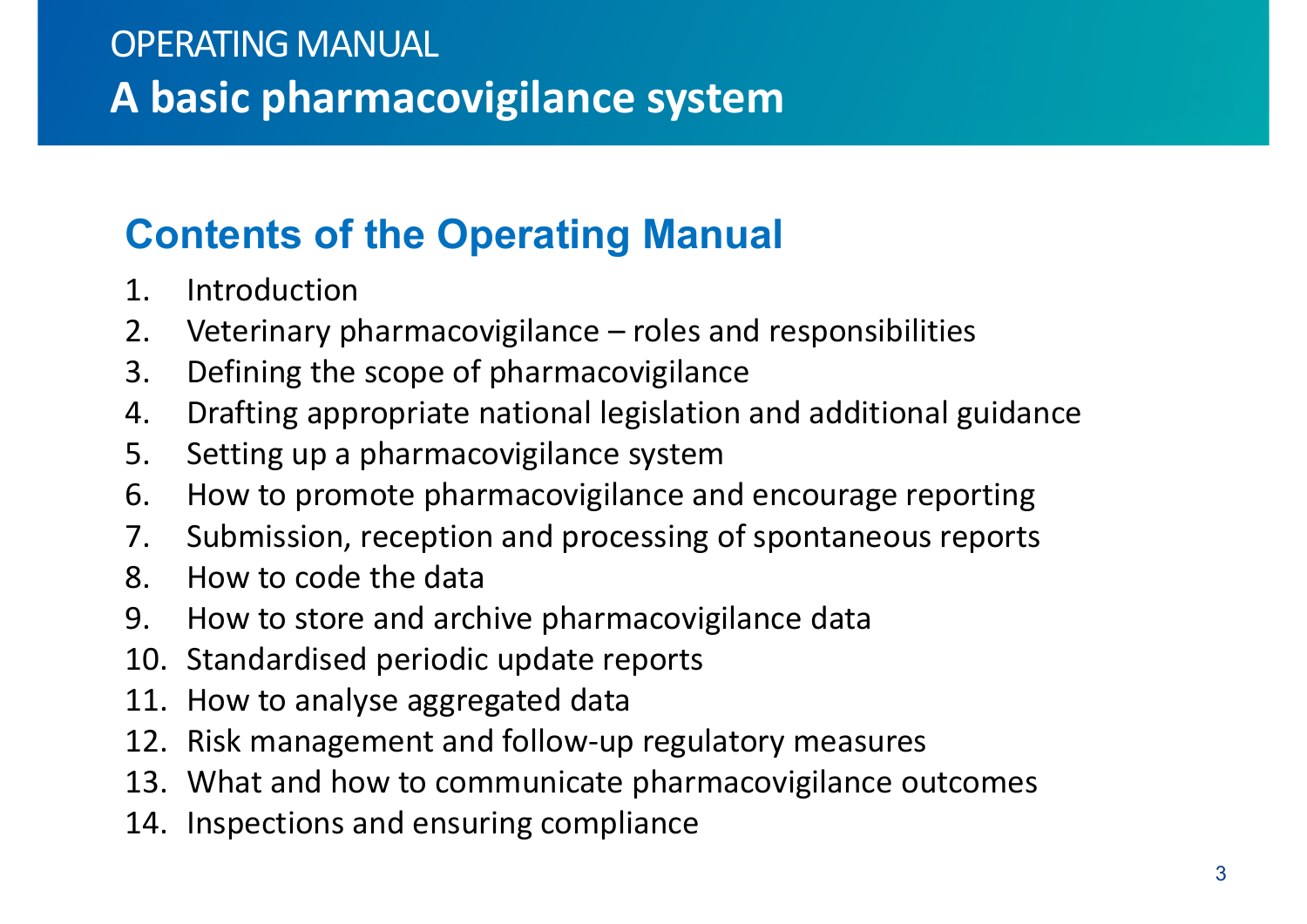#### *Establishing a pharmacovigilance center* **Scope of Pharmacovigilance**

Ambitions and scope **and in the sources** available resources

- Ξ Form of IT/People
- **Budget (funding)**
- $\blacksquare$ Number of anticipated adverse event reports
- $\blacksquare$ Number of products on the market
- ٠ Local culture of reporting

#### **What products will be in scope:**

- Veterinary Medicinal products
- ٠ Other types of products

Separate systems and AER forms

Can it be traced to an individual product ?

**What adverse events will be in scope**

- Treated animal
- $\blacksquare$ The user
- $\blacksquare$ Residues
- ٠ Environmental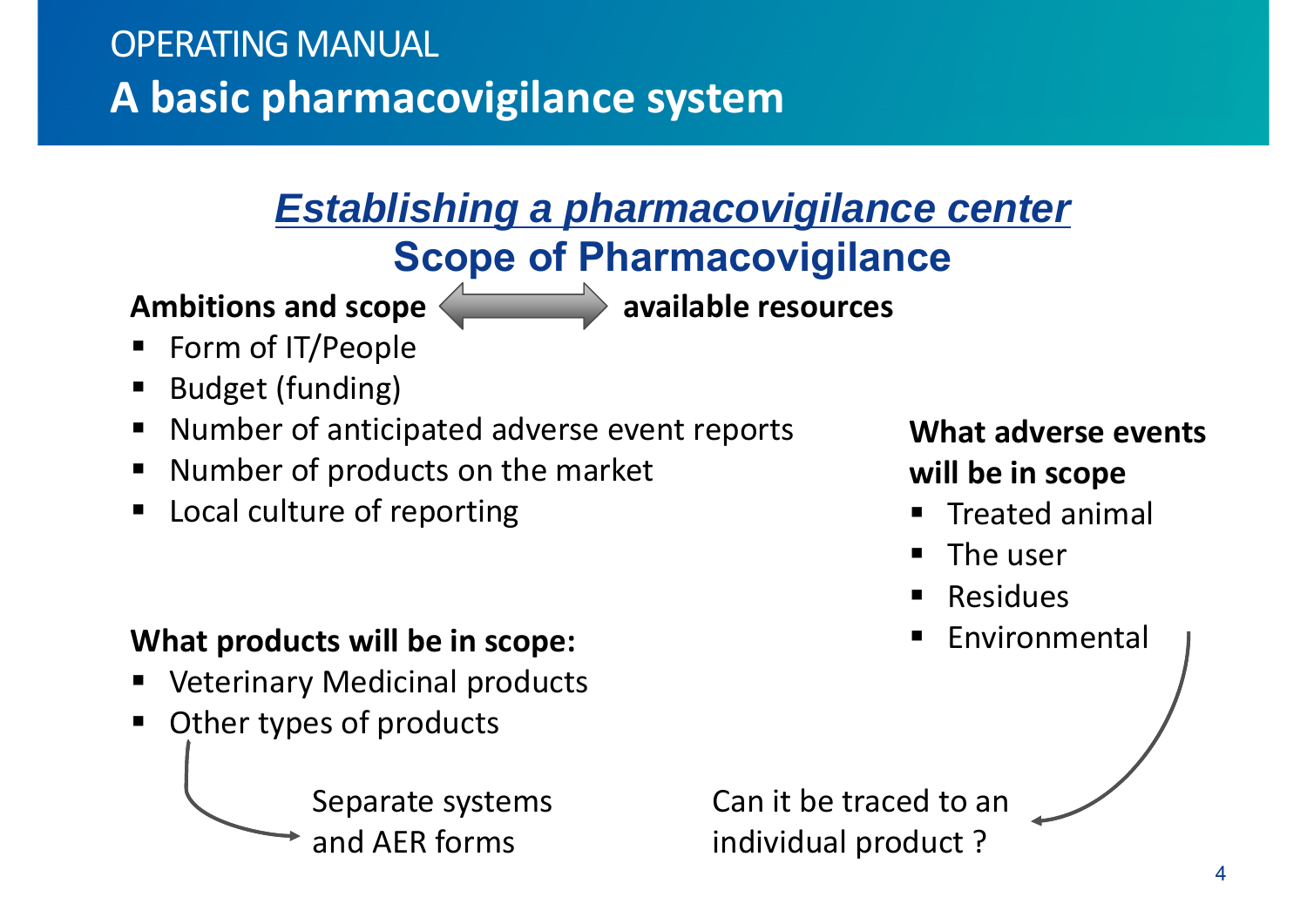#### **Setting up a Pharmacovigilance System**

#### **Define, scope, obtain funding, draft legal and guidance**

- Plan implementation of the system within the Agency
- Estimate scale & volume of AER's how many products & volume of sales
- Responsibilities Who does what adequate staff
- Documentation-report form, filing system
- Process, SOP's, language
- Paper, spreadsheet or database system
- Define responsibilities and obligations of companies

#### **Standard formats**

- VICH GL24 + 30 for standard AE forms and definitions
- VEDDRA standardised terminology for report data entry
- Set up a spreadsheet with VEDDRA term and local term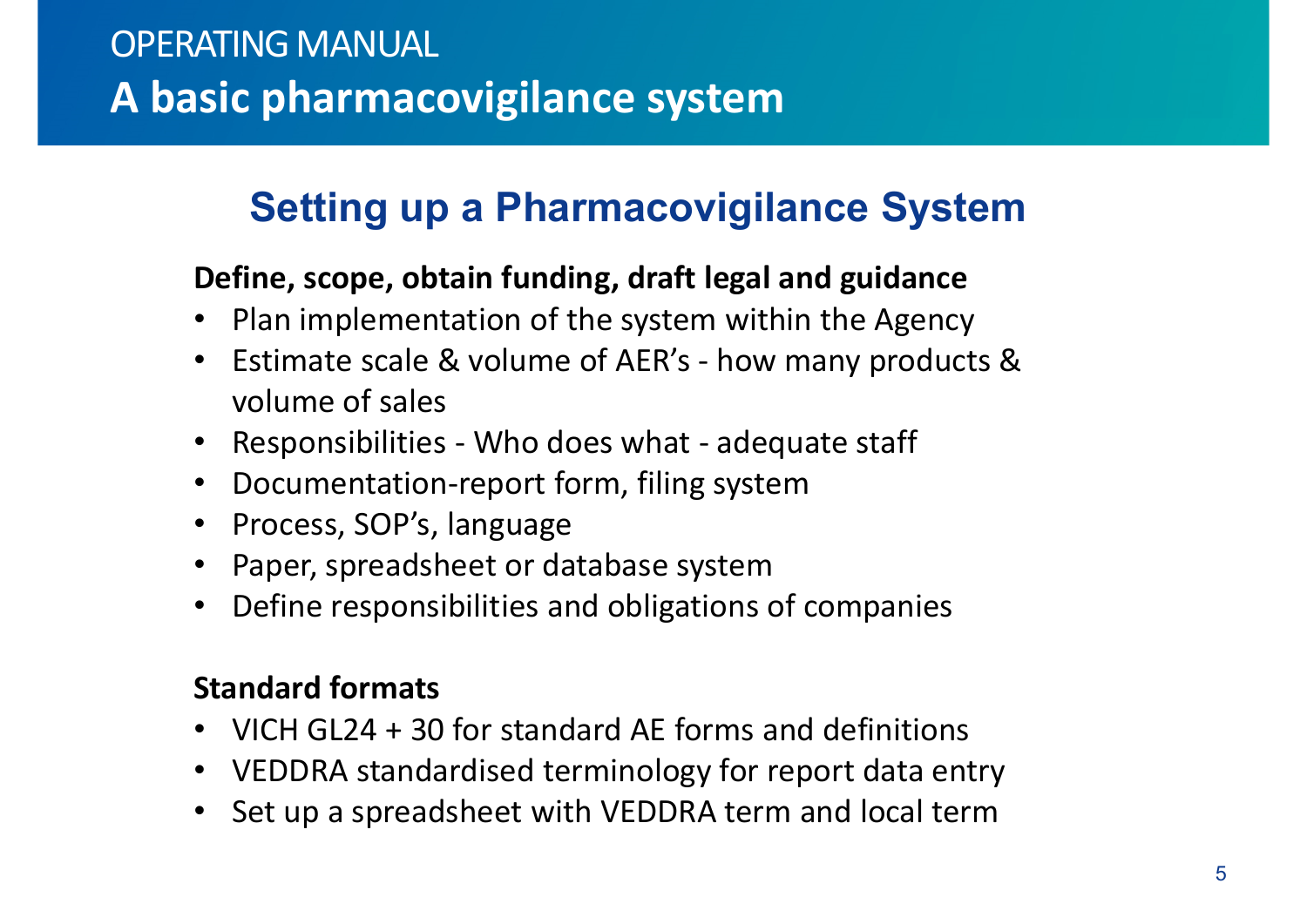### **Responsibilities and obligations of the national competent authority (Agency)**

- To establish a pharmacovigilance system:
	- o collect information
	- o scientific evaluation and product group analysis
	- o collate with data on sales or use, and local epidemiology
		- $\checkmark$  For local context and incidence rate
	- o monitor compliance of companies
	- o do risk-based inspections and perform controls
	- o take corrective actions where necessary
- Initiate further investigation and assessment of identified safety concerns
- Implement conditions and restrictions on products
- Encourage reporting
- Make companies and veterinarians aware of their obligations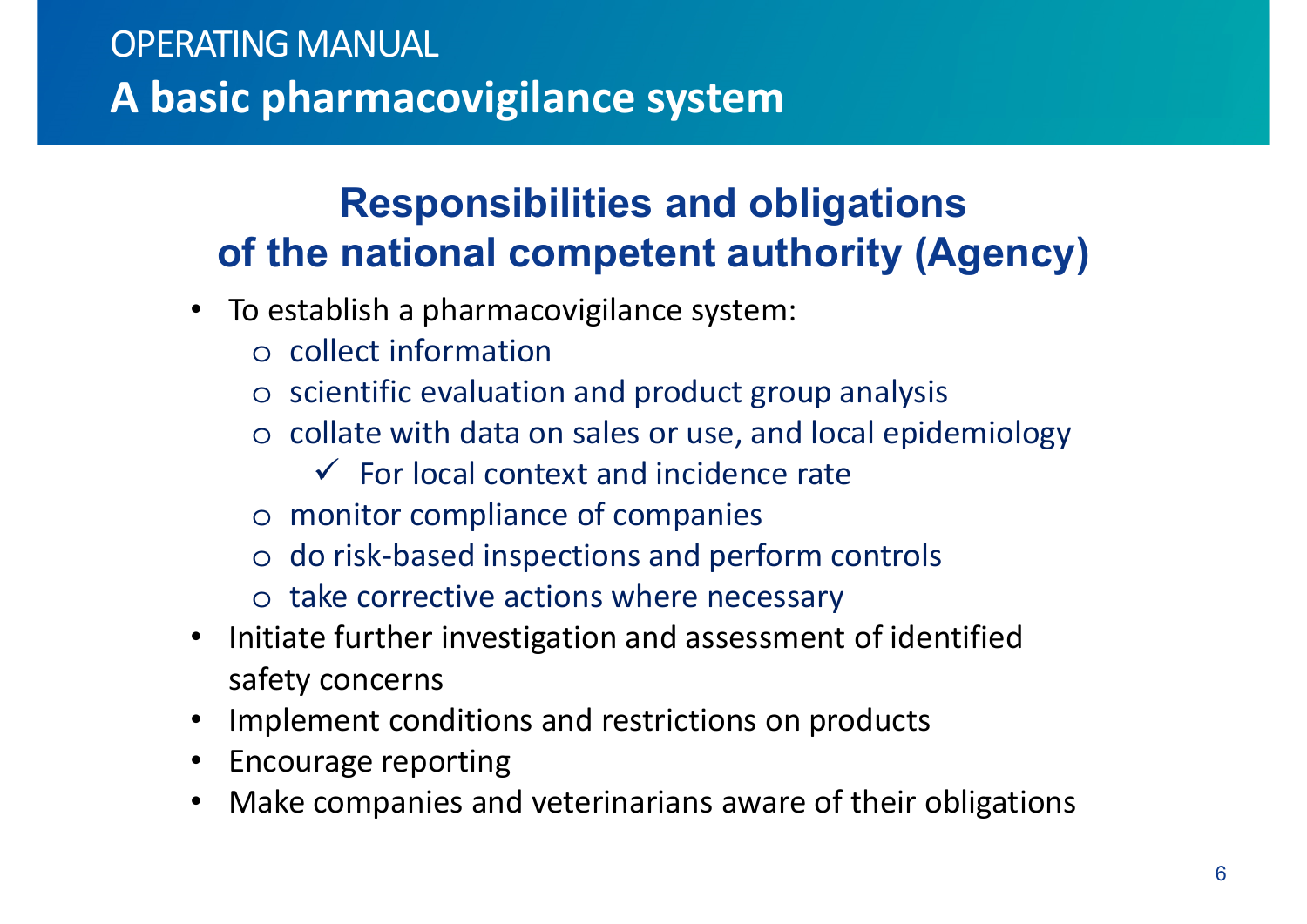### **Responsibility of Marketing Autorisation Holder (MAH)**

Responsible for ensuring an appropriate system of pharmacovigilance surveillance and risk management

•Ensure action can be taken, when necessary

Responsibilities and obligations of MAHs should be defined, covering information collection format, language, timelines, rules, and communication plans

Are responsible for collecting, storing and analysing the pharmacovigilance data on their products

- •Signal detection
- $\bullet$ Further communication of adverse event information

Potentially designate a Pharmacovigilance Responsible Person.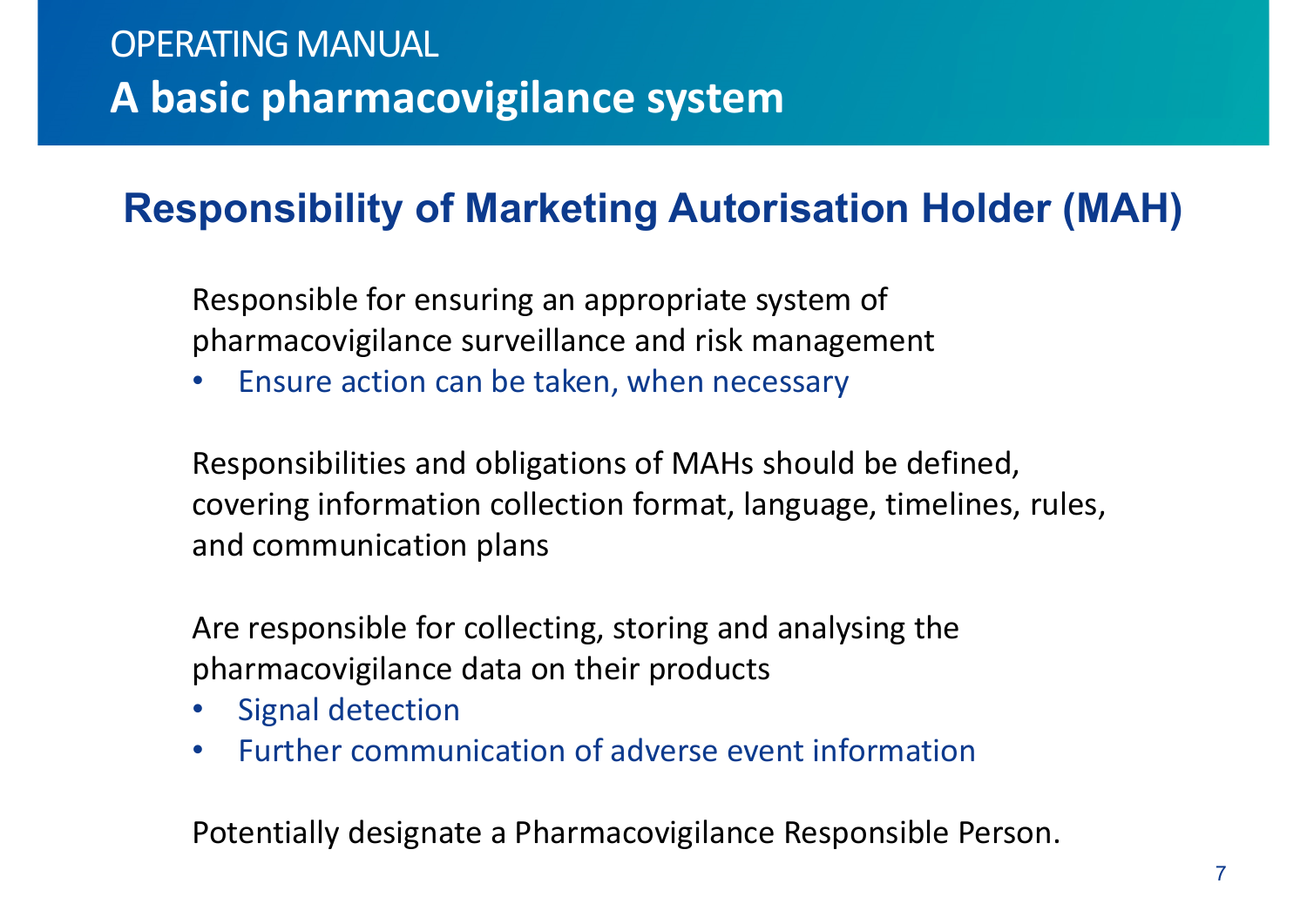#### *Establishing regulations* **Legislation and Guidance**

#### **Need a legal basis to impose requirements and rules**

- ٠ Establish structures and systems
- $\blacksquare$ Obtain government funding
- Enforce regulatory measures
- Ξ Provide legal clarity on responsibilities of each actor

#### **Legal requirement to report→ carrot or stick ?**

#### **Unadvisable to put operational details in legislation**

- •Keep legislation high level
- Put details in guidance
- •Consult all stakeholders

![](_page_7_Picture_12.jpeg)

More flexibleSystem can evolve and grow Can adapt with experience Easier to update Increase engagement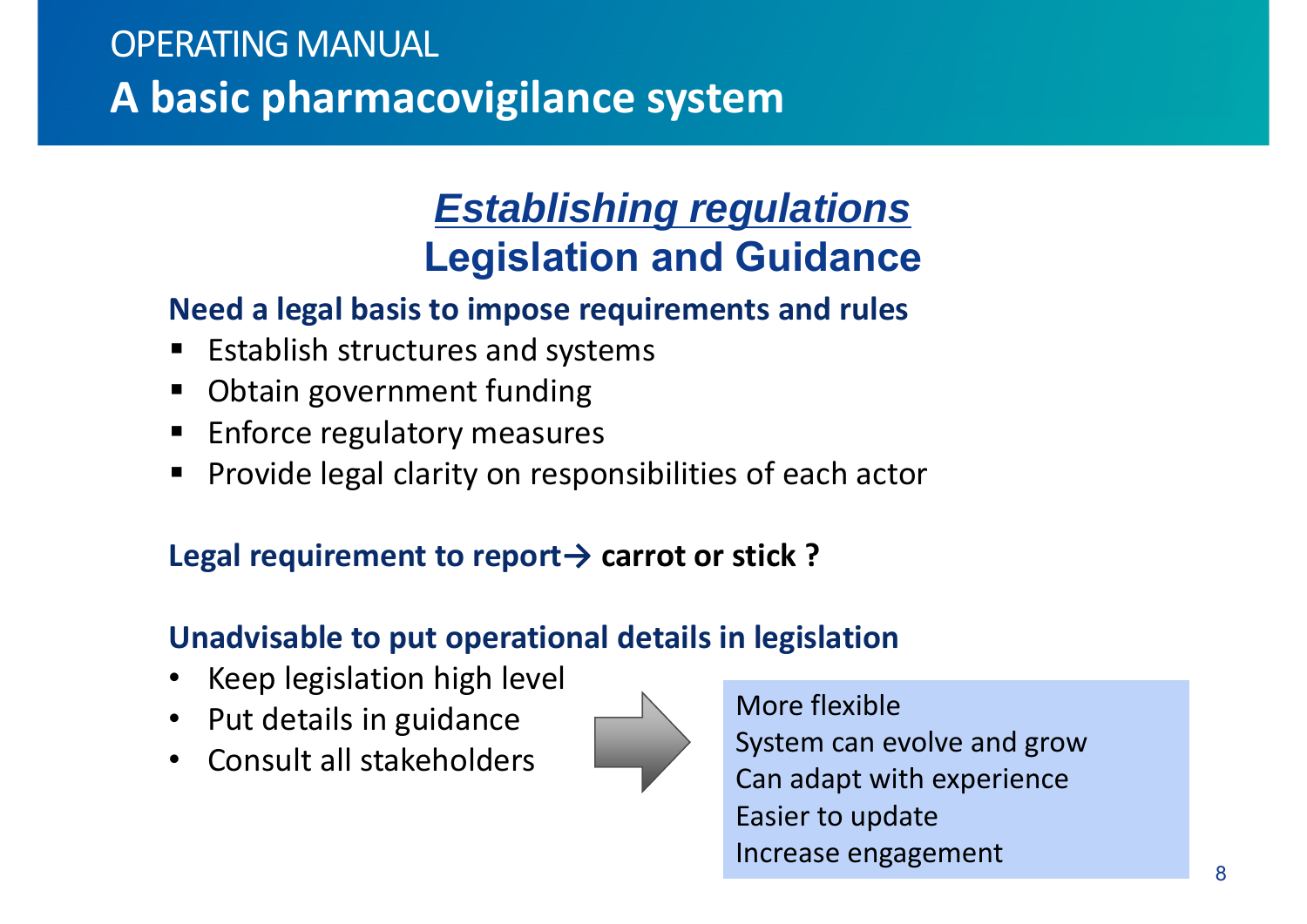### **Guidelines**

#### **Provide operational details in guidelines**

- Reference the legal basis
- Guidelines for Agency operational details
- • Management of adverse event cases - process timelines, receipt and filing procedures, storage and archiving
- Evaluation of cases how are cases going to be assessed
- Communication with the MAH timeline, methods, expectations
- • Investigation of identified issues and subsequent risk management measures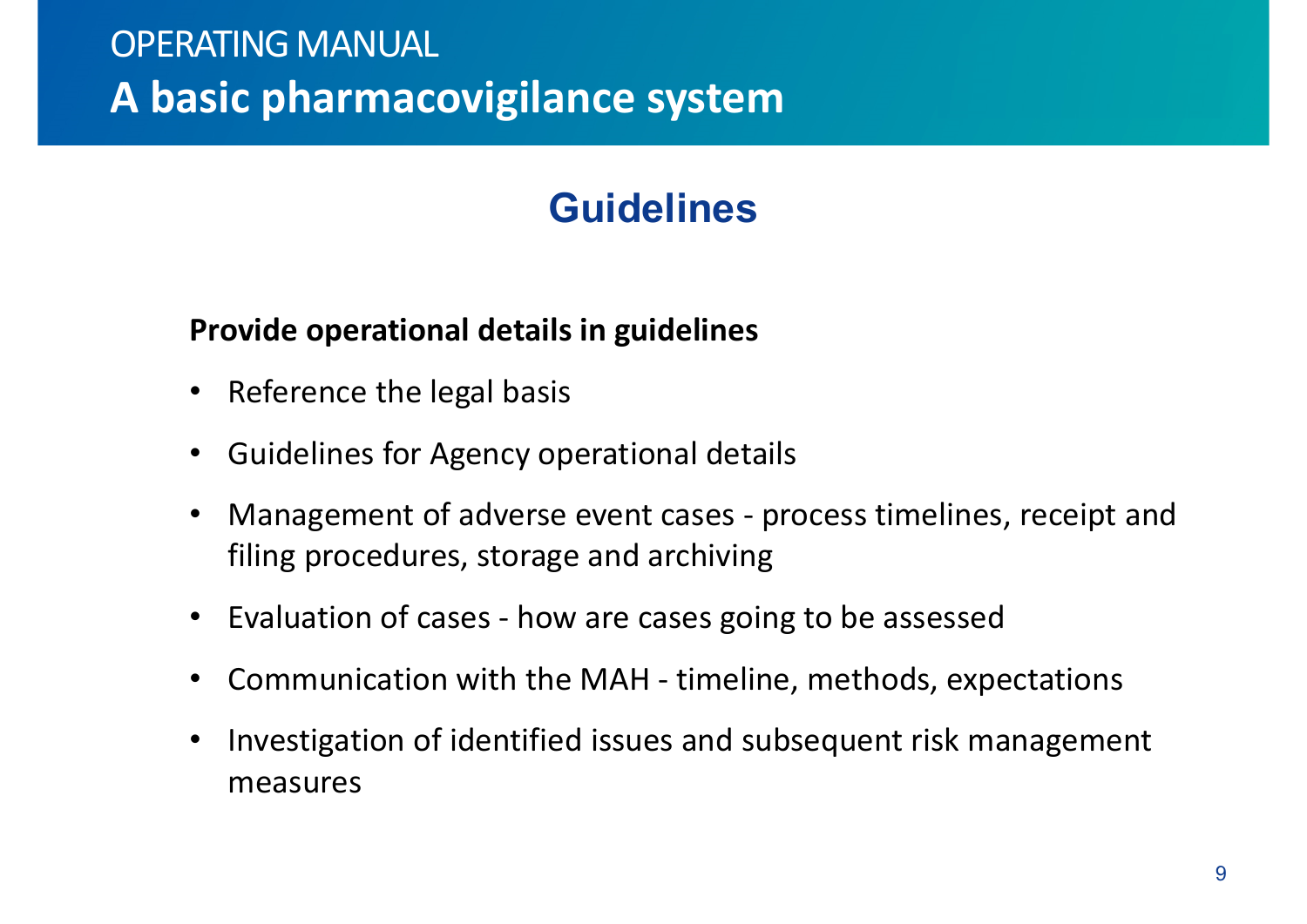### **Guidelines**

#### **Guidelines for compliance of MAH**

- •Details on requirements
- • Details on expectations for the MAH staff training and frequency of retraining
- •Details on reporting adverse event cases

#### **Consult all stakeholders**

- System must work for everybody = smooth running
- •Raising awareness
- $\bullet$ Builds "buy-in"- facilitate smooth implementation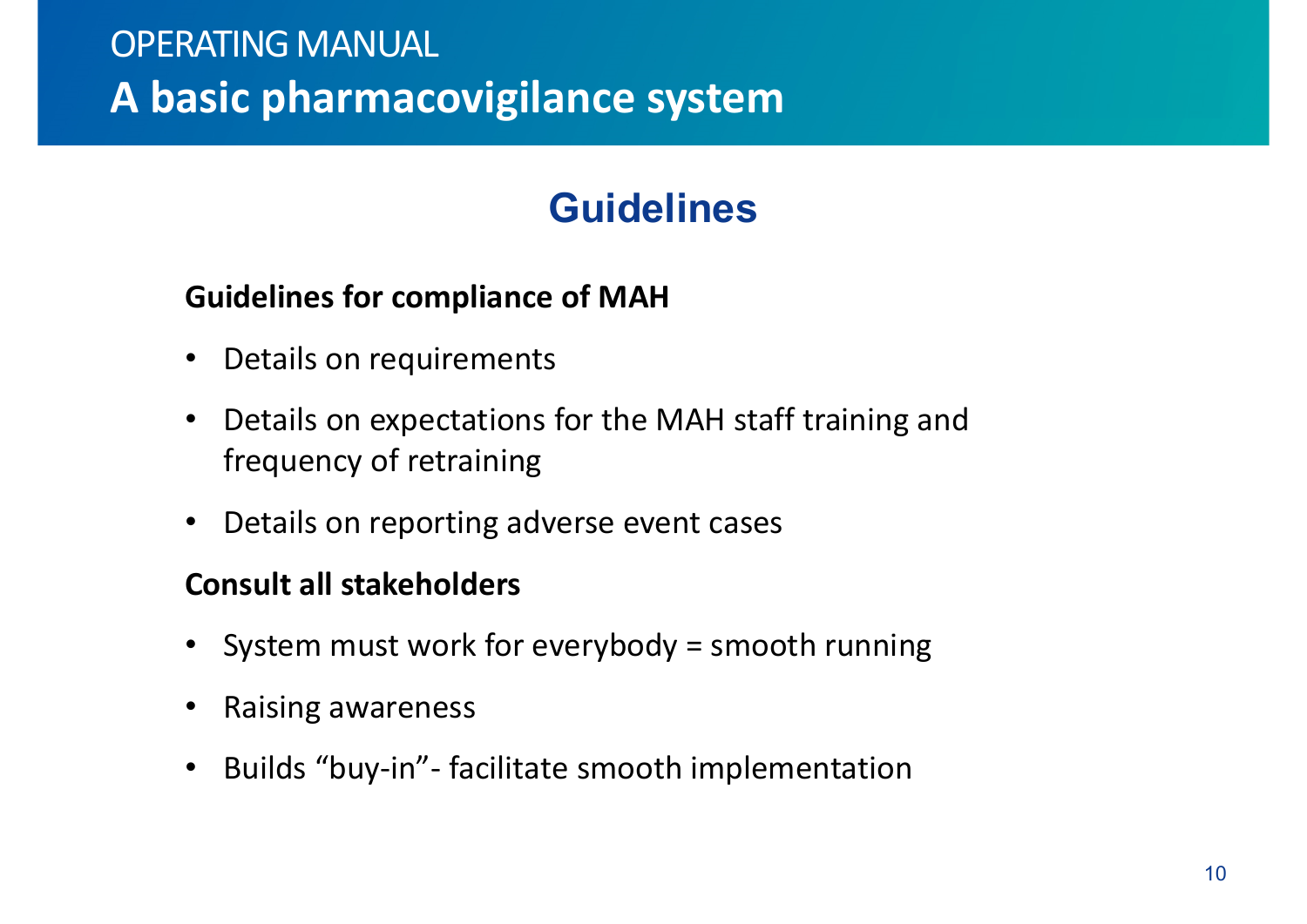### *Record-keeping / Reporting timelines* **Reception & Processing of Spontaneous AERs**

#### **Starting point:**

- • Reports must use standard definitions & terminology (VICH) **Standard content:**
- An identifiable reporter, including name and contact details
- An affected animal (defined by species at minimum) or human being
- An identifiable veterinary medicinal product
- •One or more adverse signs or description of the event

#### **Language**:

• Worldwide reporting - English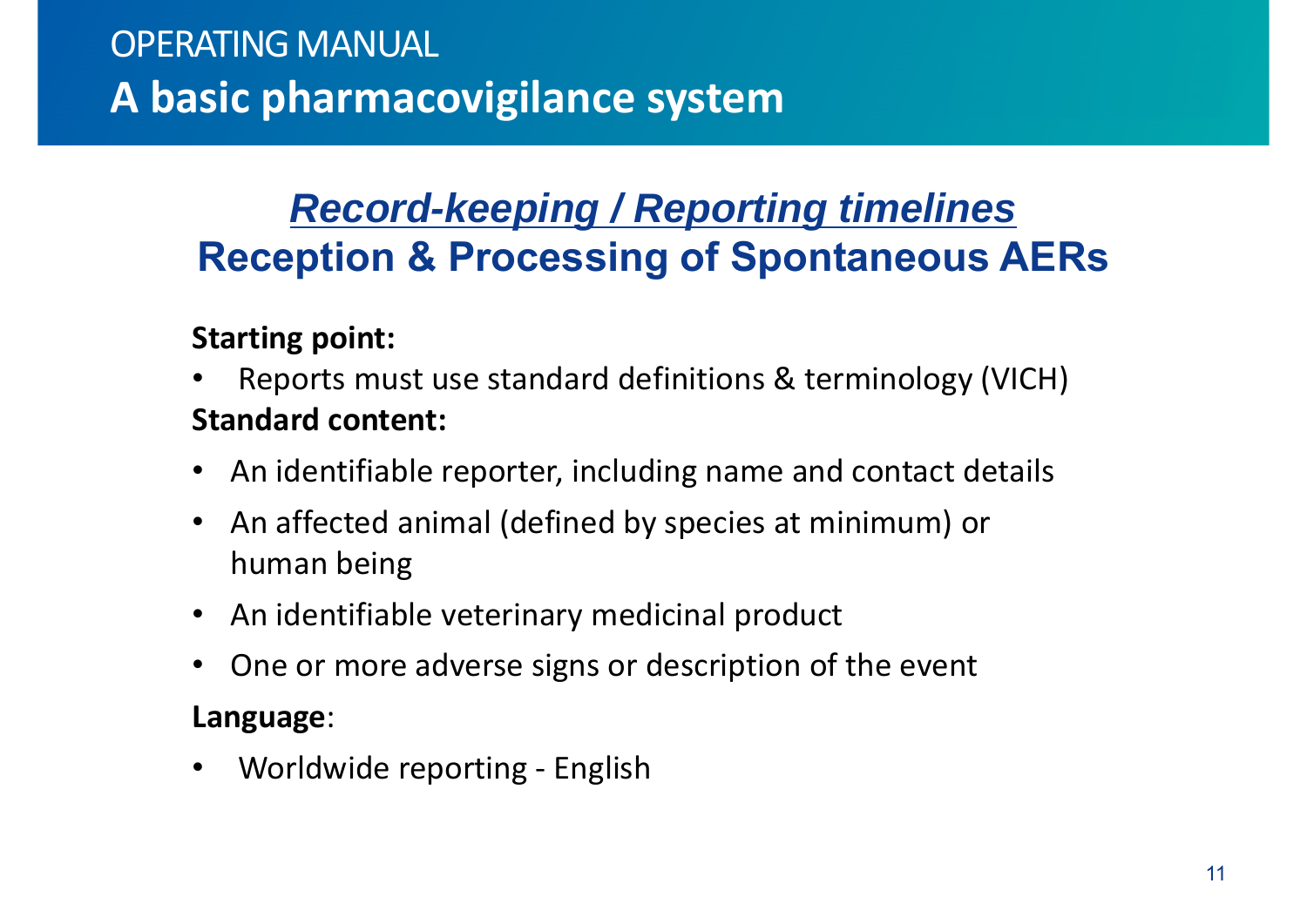### **Data process for spontaneous AEs**

#### **Reception of the AER:**

- Assign case number
- Confirmation of receipt
- •Follow up to obtain missing info or for personal response

#### **Handling and storage:**

- Paper format must be archived-paper or electronic format (scan)
- Electronic format must be archived
- Security of storage-controlled access, fire/water/theft, longevity of storage media, data privacy/protection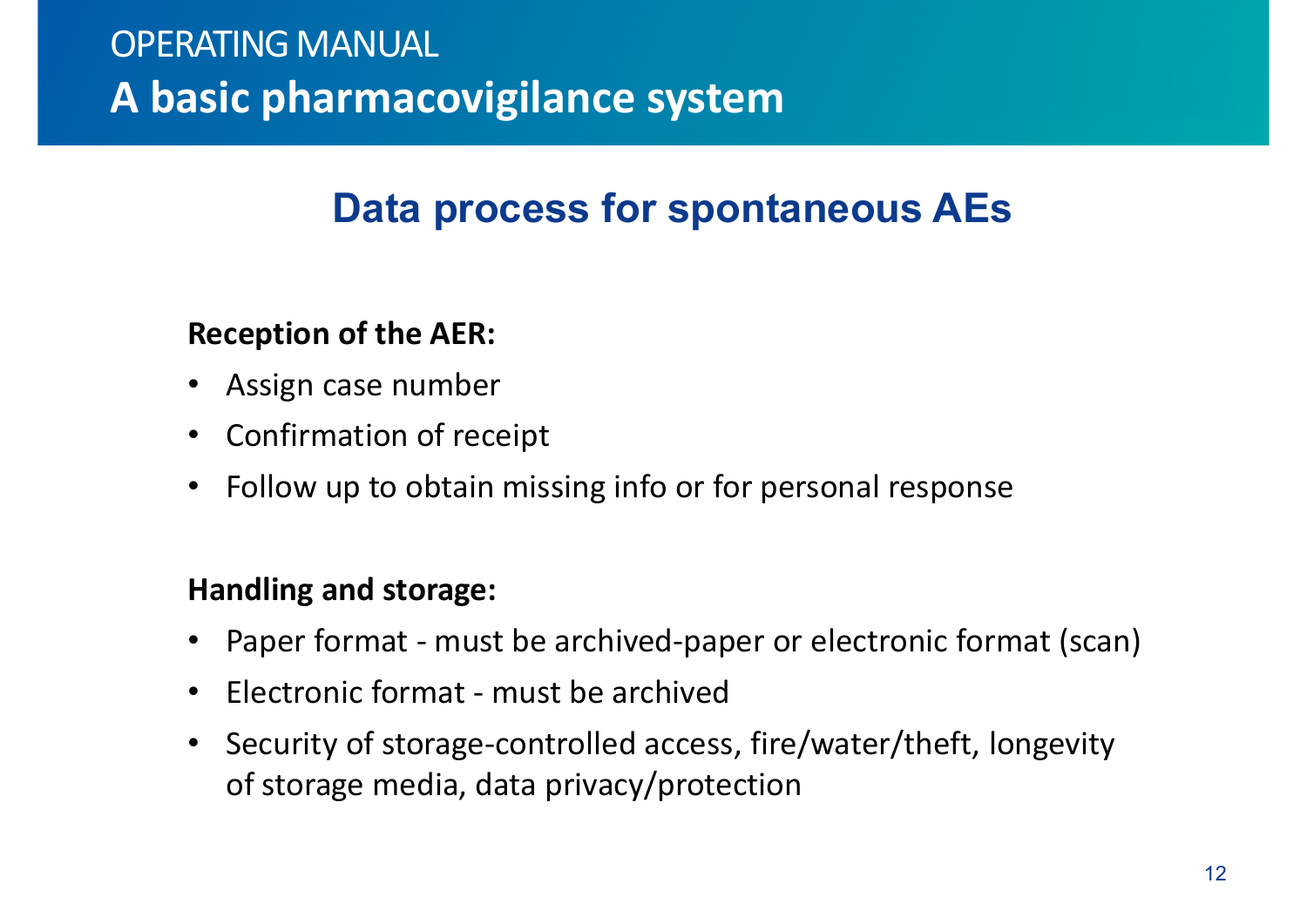### **Data process for spontaneous AEs**

#### **Data entry and records:**

- $\bullet$ Data entry to computer system-aids storage and analysis
- Verification of data entry
- $\bullet$ Data fields (International standards - VICH GL 30 & 42)

#### **Coding and assessment:**

- Medical review-evaluation of the data
- Causality assessment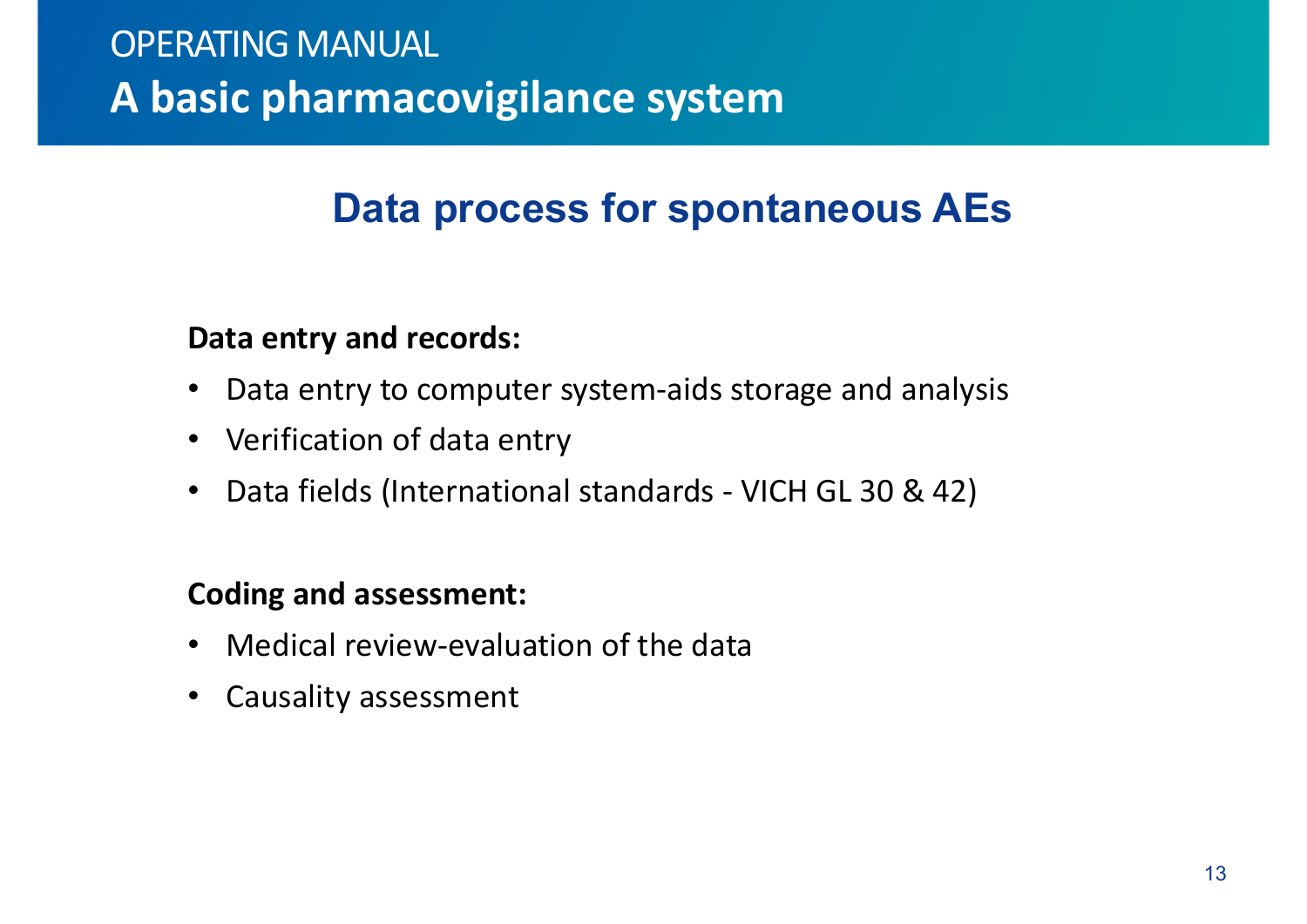### **Submission of Individual AERs**

#### **Timeline:**

- • Too short = incomplete reports - no time to obtain missing data
- Several follow up submissions = more work

#### **Timeline examples:**

- •Expedited/serious 15 days
- $\bullet$ Other 30 days

#### **Or**

- All reports 30 days
- Agency to be alerted to significant safety concern ASAP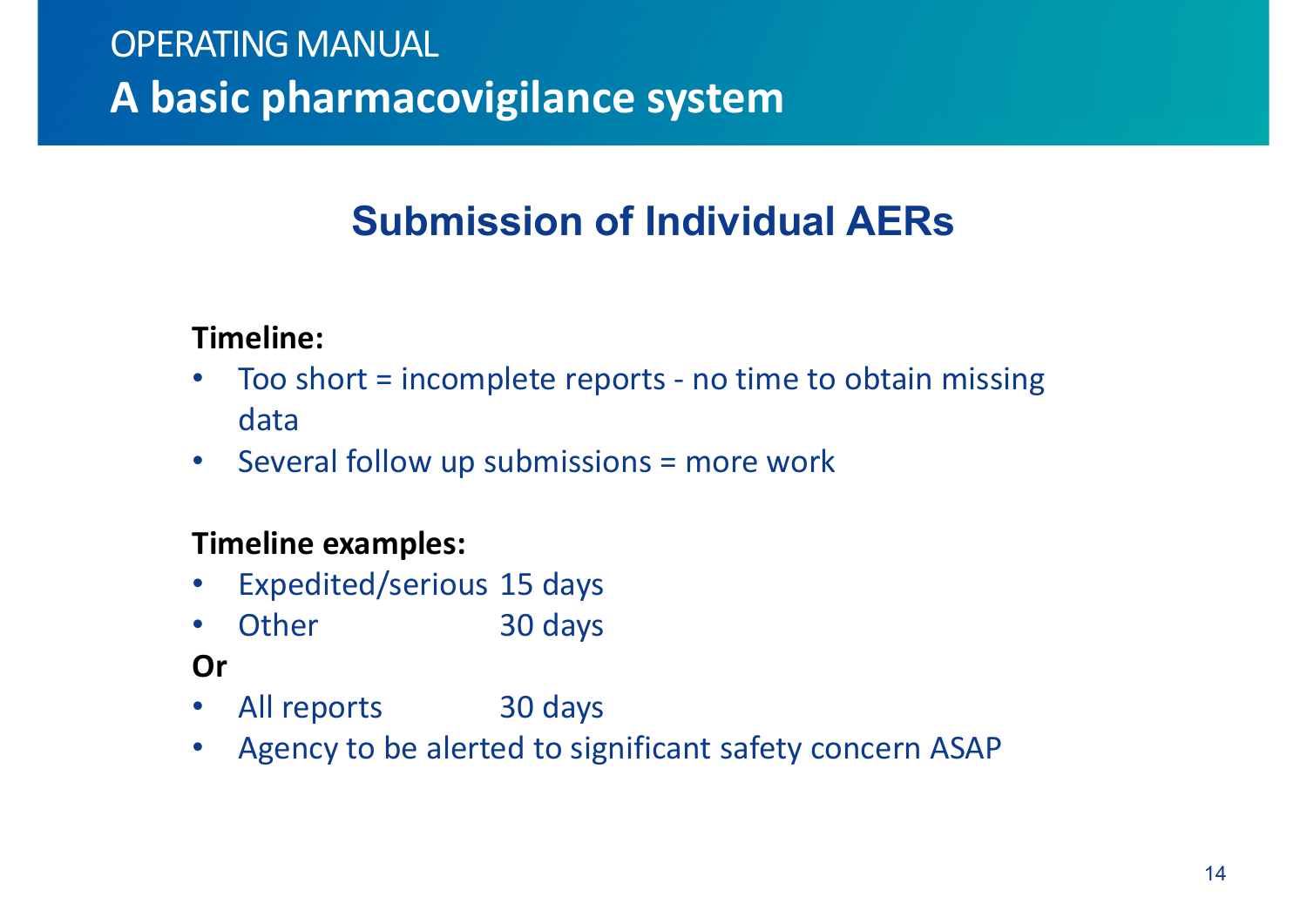#### **More on data storage/archiving**

- $\bullet$ Depends on the chosen system-paper-based, electronic
- $\bullet$  Adverse event reports using electronic data storage
	- a. facilitates analysis
	- b. is access-controlled and prevents unauthorised access
	- c. is protected against fire, water, data privacy (loss and theft)
- $\bullet$  A simple (vet-specific) pharmacovigilance database compatible with international standard format is preferable
	- a. Facilitates easier reporting
	- b. Facilitates exchange of data
- •Prepare operating procedures for storage and archiving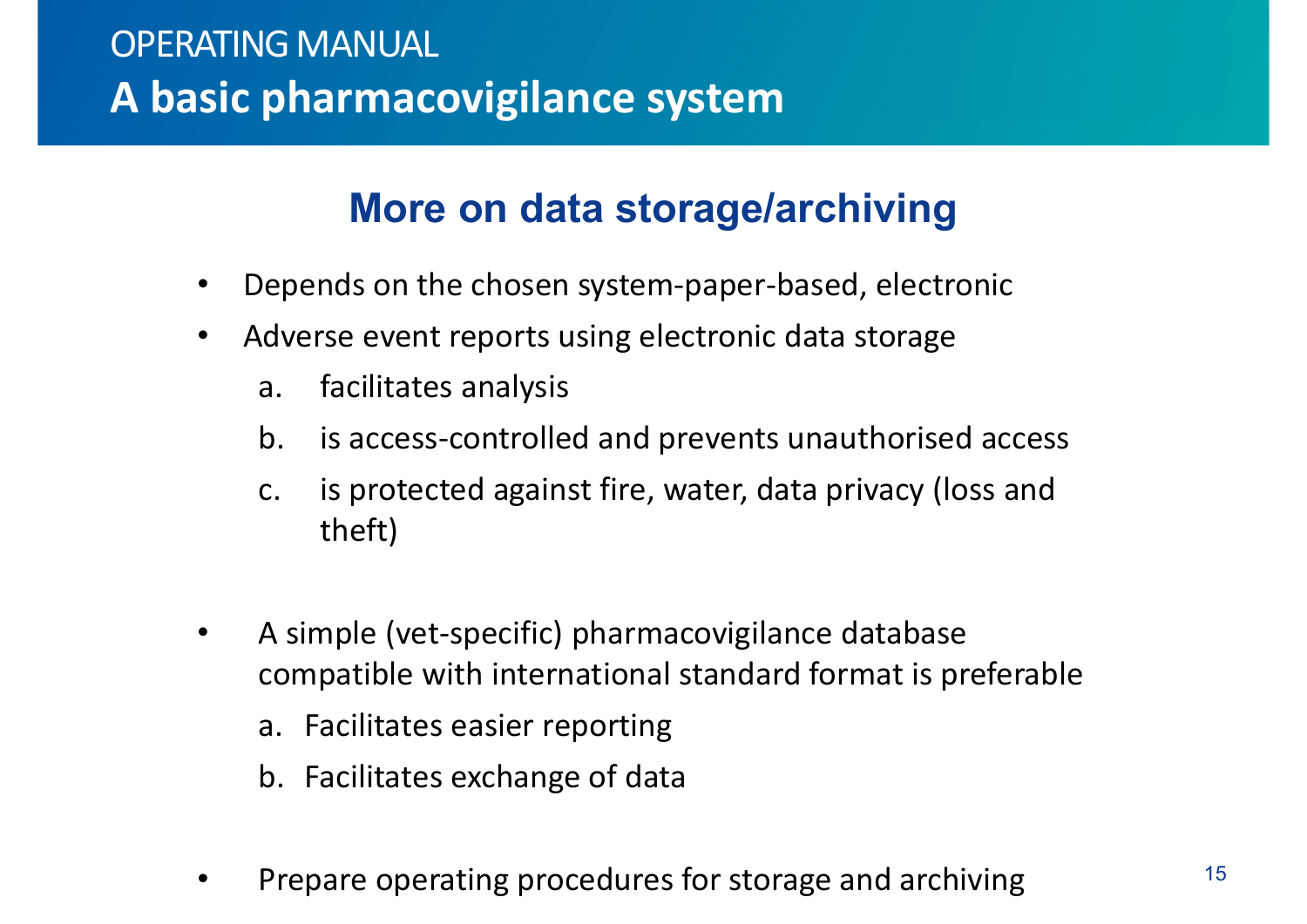## **Archiving**

#### **Archive periods**

#### •**For the MAH:**

should be retained for a period of 2 years after the *expiration date of a product* 

#### $\bullet$ *For the Agency:*

for at least 3 years after *the marketing authorisation* has expired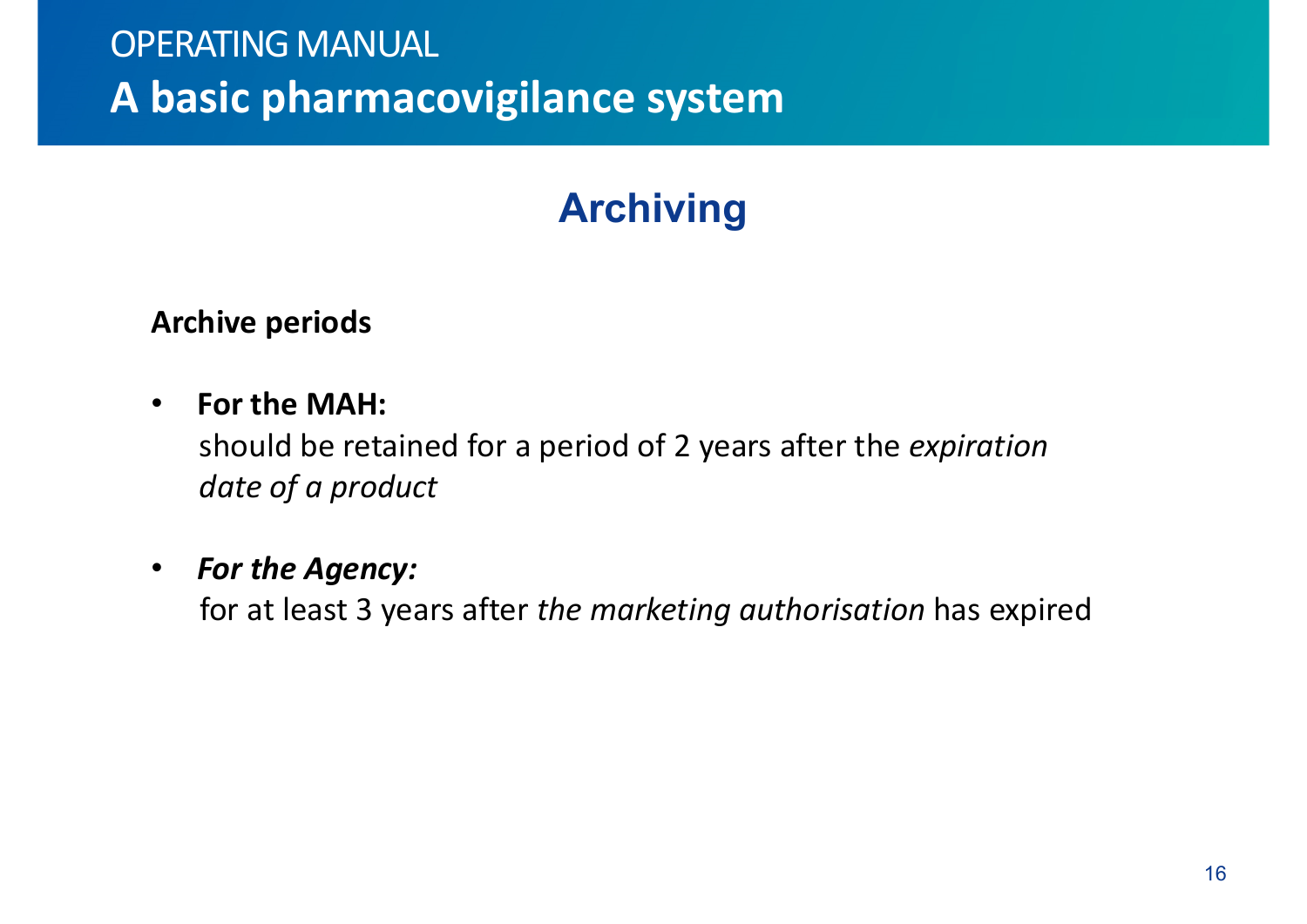#### **Analysis of individual adverse event reports**

Clinical Review Clinical Review

## VeDDRA

• *Clinical dictionary based on Verbatim*

**Causality** Assessment

- *Modified-Kramer*
- *ABON*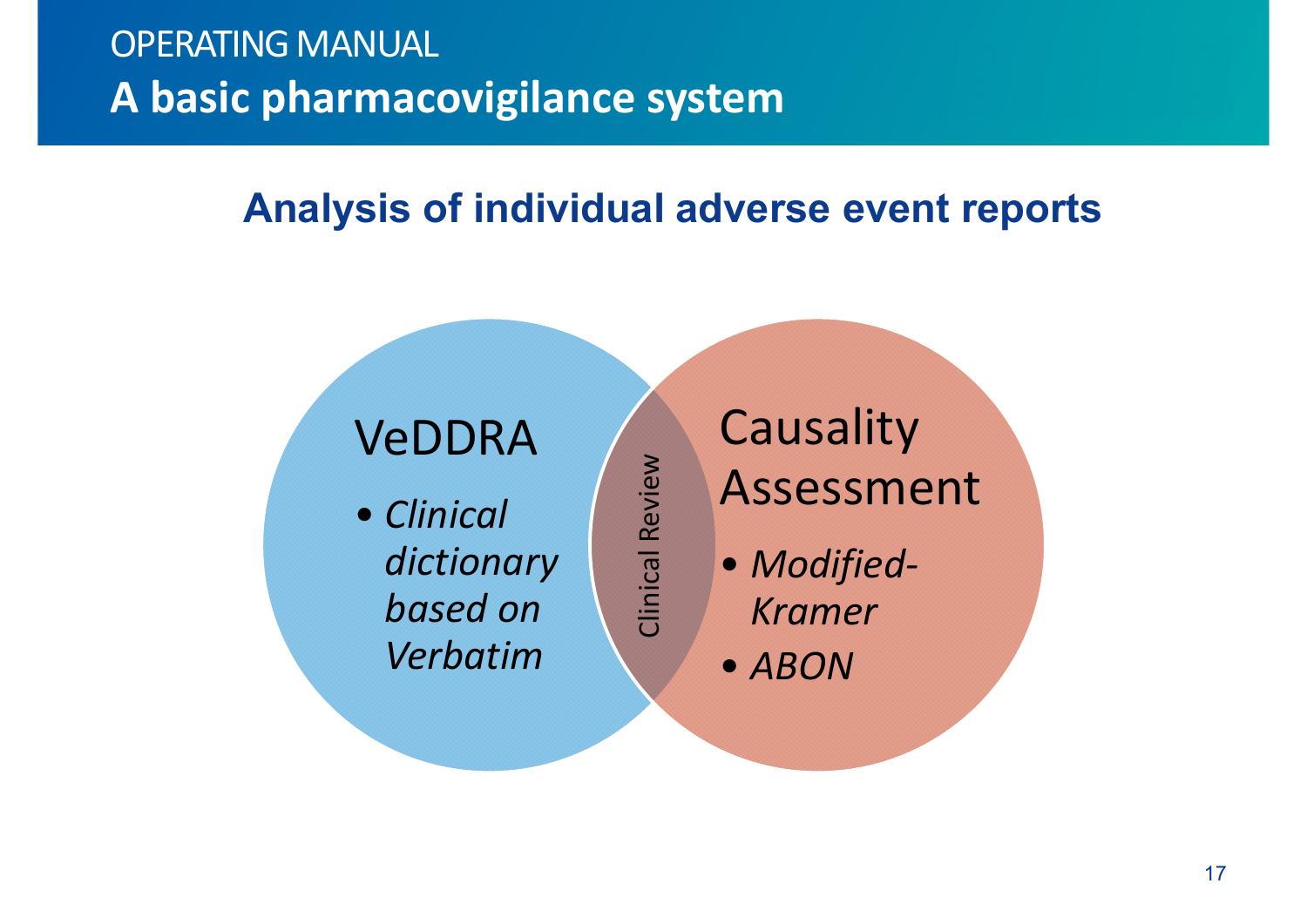## **Analysis of Aggregated Data**

#### **Analysis at meaningful intervals**

- $\mathbf C$ By product
- • By group of similar products e.g. same active substance
- •By species
- •By AE type

#### **Periodicity of analysis Periodicity of analysis (threshold trigger)**

• Risk-based approach - see PSR frequency **Put data into context**

#### **Method**

- $\bullet$  Depends on number of AER's involved
- •Line listing review for few cases
- • Spreadsheet analysis for large number of cases
- • Database with statistical tools and software
- •Detect trends and potential signals

- •• Incidence rate-increase in sales
- •Reporting rate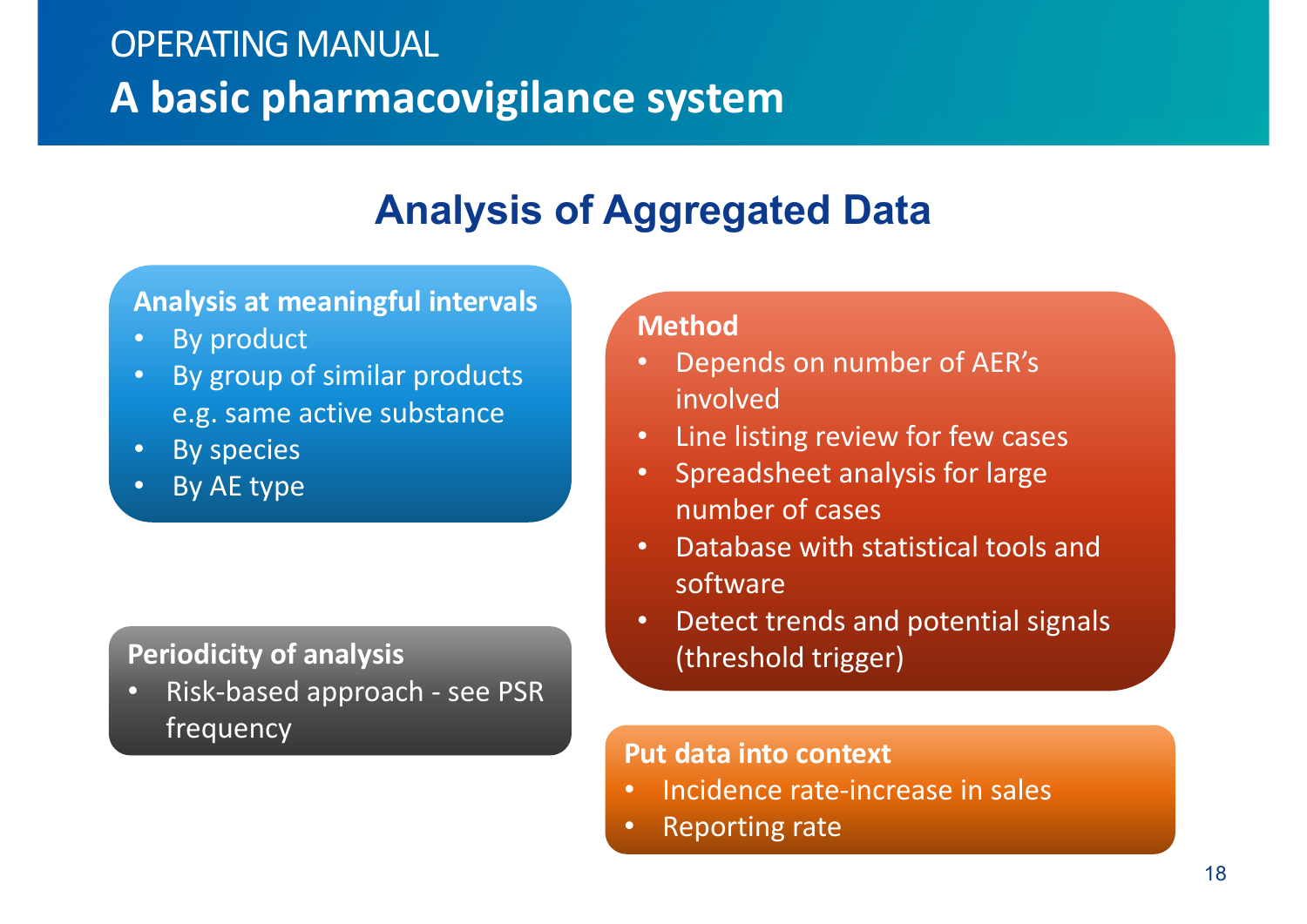### **Signal Management**

- $\bullet$  A signal is defined as the detection of a new AE or a change in the rate of a known AE
- • Signals should be prioritised based on their potential severity. All detected potential signals need to be validated, evaluated
- $\bullet$  A confirmed signal is considered a risk
	- a) either a potential risk
	- b) or as identified risk
- • The risk level is defined based on its severity
	- •low risk - no risk mitigation measures are considered to be necessary
	- •important risk - risk mitigation measures are considered necessary.
- • The time frame for implementing the measures should reflect the level of risk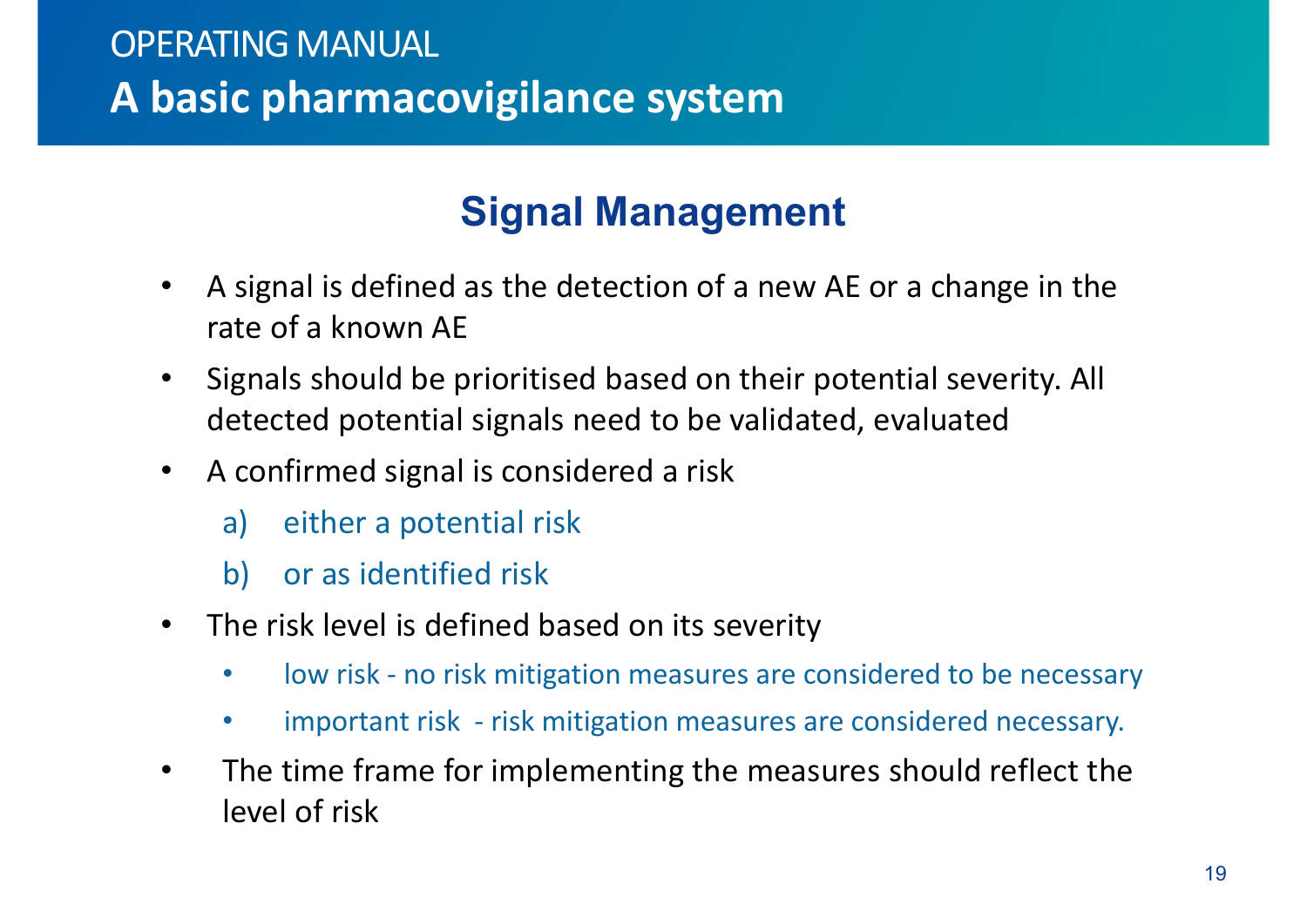#### **Reporting form for consumers**

#### Simplified form for Agency and/or MAH

- •Paper-based
- $\bullet$ Electronic

| C Bi https://www.gov.uk/report-veterinary-medicine-problem/animal-reacts-medicine |                                                                                                                                                                                                                                |                                |                                                                             | ☆ ④   ◎ |
|-----------------------------------------------------------------------------------|--------------------------------------------------------------------------------------------------------------------------------------------------------------------------------------------------------------------------------|--------------------------------|-----------------------------------------------------------------------------|---------|
| - Overvlew                                                                        |                                                                                                                                                                                                                                |                                |                                                                             |         |
| - An animal's reaction to animal medicine                                         |                                                                                                                                                                                                                                |                                |                                                                             |         |
| - An animal's reaction to a microchip                                             |                                                                                                                                                                                                                                |                                |                                                                             |         |
| - A person's reaction to animal medicine                                          |                                                                                                                                                                                                                                |                                |                                                                             |         |
| - Contact VMD                                                                     |                                                                                                                                                                                                                                |                                |                                                                             |         |
|                                                                                   | An animal's reaction to animal medicine                                                                                                                                                                                        |                                | <b>Related content</b>                                                      |         |
| your animal unwell.                                                               | You can report when a medicine may not have worked, or could have made                                                                                                                                                         | ΠR                             | Bringing your pet dog, cat or ferret to the                                 |         |
| You'll be asked for details of:                                                   |                                                                                                                                                                                                                                |                                |                                                                             |         |
| if known                                                                          | . the medicine, including batch number and marketing authorisation number                                                                                                                                                      |                                |                                                                             |         |
| • the animal that was affected, for example                                       |                                                                                                                                                                                                                                |                                |                                                                             |         |
| • when and how the medicine was fi                                                |                                                                                                                                                                                                                                |                                |                                                                             |         |
| • the symptoms                                                                    |                                                                                                                                                                                                                                |                                |                                                                             |         |
|                                                                                   |                                                                                                                                                                                                                                |                                |                                                                             |         |
| Send your report >                                                                |                                                                                                                                                                                                                                |                                |                                                                             |         |
|                                                                                   |                                                                                                                                                                                                                                |                                |                                                                             |         |
|                                                                                   |                                                                                                                                                                                                                                |                                |                                                                             |         |
|                                                                                   |                                                                                                                                                                                                                                |                                |                                                                             |         |
| @ Freduct Details                                                                 |                                                                                                                                                                                                                                |                                |                                                                             |         |
|                                                                                   | > C & Vetermary Medicines Directorate (GB)   https://www.vmd.deha.gov.uk/Adve                                                                                                                                                  |                                | ma Product.aupx75ARType+Animal                                              |         |
| If yo                                                                             |                                                                                                                                                                                                                                |                                |                                                                             |         |
| Down                                                                              |                                                                                                                                                                                                                                |                                |                                                                             |         |
| A A<br>addre                                                                      | Veterinary Medicines Directorate                                                                                                                                                                                               |                                |                                                                             |         |
|                                                                                   |                                                                                                                                                                                                                                |                                |                                                                             |         |
|                                                                                   |                                                                                                                                                                                                                                |                                |                                                                             |         |
|                                                                                   |                                                                                                                                                                                                                                |                                |                                                                             |         |
| <b>Start Page - Adverse Reactions Raporting</b>                                   |                                                                                                                                                                                                                                |                                |                                                                             |         |
|                                                                                   |                                                                                                                                                                                                                                |                                |                                                                             |         |
| Welcome to the online reporting site.<br>$\leftarrow$ PI                          |                                                                                                                                                                                                                                |                                |                                                                             |         |
| $\Omega$                                                                          | This screen is for recording information about the veterinary medicine.                                                                                                                                                        |                                |                                                                             |         |
|                                                                                   | Please enter as much information as possible. Fields marked with a " are required.                                                                                                                                             |                                |                                                                             |         |
|                                                                                   | As you type in the Product Name box, the website will suggest products which are possible matches for the words you ani entering. If one of these products is appropriate, then please select it. If none of these is suitable |                                |                                                                             |         |
| * Product Name:                                                                   |                                                                                                                                                                                                                                |                                |                                                                             |         |
|                                                                                   |                                                                                                                                                                                                                                |                                |                                                                             |         |
| MA No<br>(if known):                                                              |                                                                                                                                                                                                                                | Batch No<br>(if known):        |                                                                             |         |
| * Date Administration                                                             | జ                                                                                                                                                                                                                              | Person Who Please select       |                                                                             |         |
| Started:                                                                          |                                                                                                                                                                                                                                | Administered Product:          |                                                                             |         |
| Administration                                                                    | Route of Passe select<br>ä                                                                                                                                                                                                     | Duration of<br>Administration: | Duration Please select<br>Unit:<br><b><i><i><u>Effectivenic</u></i></i></b> |         |
|                                                                                   |                                                                                                                                                                                                                                |                                | values.                                                                     |         |
|                                                                                   |                                                                                                                                                                                                                                |                                | err(y)                                                                      |         |
| Dose Details                                                                      |                                                                                                                                                                                                                                |                                |                                                                             |         |
|                                                                                   |                                                                                                                                                                                                                                |                                |                                                                             |         |
| Concurrent Products:                                                              |                                                                                                                                                                                                                                |                                |                                                                             |         |

| Form to be sent to (Name and address of the<br>relevant Regulatory authority) |                                                                                                                                                   |                                                                          |                         | <b>IN CONFIDENCE</b><br>For official use only<br>Ref Number:                                                                                                         |                                                       |                                                           |        |                                |                                                                                              |   |  |
|-------------------------------------------------------------------------------|---------------------------------------------------------------------------------------------------------------------------------------------------|--------------------------------------------------------------------------|-------------------------|----------------------------------------------------------------------------------------------------------------------------------------------------------------------|-------------------------------------------------------|-----------------------------------------------------------|--------|--------------------------------|----------------------------------------------------------------------------------------------|---|--|
| Fax:                                                                          | Phone:                                                                                                                                            |                                                                          |                         | Initial report $\Box$                                                                                                                                                |                                                       |                                                           |        |                                |                                                                                              |   |  |
| E-mail:                                                                       | <b>Website:</b>                                                                                                                                   |                                                                          |                         | Follow-up report $\square$                                                                                                                                           |                                                       |                                                           |        | ated:                          |                                                                                              |   |  |
| <b>IDENTIFICATION</b>                                                         |                                                                                                                                                   |                                                                          |                         | <b>NAME AND ADDRESS OF</b><br><b>SENDER</b>                                                                                                                          | <b>NAME &amp; ADDRESS /</b><br><b>REF. OF PATIENT</b> |                                                           |        | acted:                         | Duration of the<br>adverse reaction in<br>minutes, hours or                                  |   |  |
| Safety issue<br>in animals.<br>in humans<br><b>Environmental problems</b>     | Lack of expected efficacy<br>Withdrawal period issues                                                                                             | Veterinarian.<br><b>Pharmacist</b><br>Other.<br>Name:<br><b>Address:</b> |                         |                                                                                                                                                                      | П<br>П                                                | (according to national law)<br>Name:<br>Address:<br>Ref.: |        |                                | days<br>ad:<br>nimals or Safety issues in<br>eriod/environmental problems)                   |   |  |
|                                                                               |                                                                                                                                                   |                                                                          | Phone:<br><b>Email:</b> |                                                                                                                                                                      |                                                       |                                                           |        |                                |                                                                                              |   |  |
|                                                                               | PATIENT(S) Animal(s)                                                                                                                              |                                                                          |                         | Humans (for humans fill only age and sex below)                                                                                                                      |                                                       |                                                           |        |                                | the animal prior to the product<br>1. how and with what and what<br>idrawn and what happened |   |  |
| <b>Species</b>                                                                | <b>Breed</b>                                                                                                                                      |                                                                          | Sex                     | <b>Status</b>                                                                                                                                                        | Age                                                   | Weight                                                    |        | <b>Reason for</b><br>treatment | ed with the product(s) and what<br>en treated, how and with what                             |   |  |
|                                                                               |                                                                                                                                                   | Male.                                                                    | Female $\square$        | Neutered. $\square$<br>Pregnant                                                                                                                                      |                                                       |                                                           |        |                                |                                                                                              |   |  |
| <b>ADVERSE REACTION</b><br>duplicate this form)                               |                                                                                                                                                   |                                                                          |                         | <b>VETERINARY MEDICINAL PRODUCTS ADMINISTERED BEFORE THE SUSPECTED</b><br>(if more products are administered concurrently than the number of boxes available, please |                                                       |                                                           |        |                                |                                                                                              |   |  |
| Name of the veterinary medicinal                                              |                                                                                                                                                   |                                                                          |                         | 1                                                                                                                                                                    |                                                       | 2                                                         |        | 3                              |                                                                                              |   |  |
| product (VMP) administered                                                    |                                                                                                                                                   |                                                                          |                         |                                                                                                                                                                      |                                                       |                                                           |        | <b>ERS IF NECESSARY e.g.</b>   |                                                                                              |   |  |
| Pharmaceutical form & strength<br>(ex: 100 mg tablets)                        |                                                                                                                                                   |                                                                          |                         |                                                                                                                                                                      |                                                       |                                                           |        |                                | nedical report for human cases)                                                              |   |  |
| <b>Marketing Authorisation number</b>                                         |                                                                                                                                                   |                                                                          |                         |                                                                                                                                                                      |                                                       |                                                           |        |                                |                                                                                              |   |  |
| <b>Batch number</b>                                                           |                                                                                                                                                   |                                                                          |                         |                                                                                                                                                                      |                                                       |                                                           |        |                                |                                                                                              |   |  |
| Route/site of administration                                                  |                                                                                                                                                   |                                                                          |                         |                                                                                                                                                                      |                                                       |                                                           |        |                                |                                                                                              |   |  |
| Dose / Frequency                                                              |                                                                                                                                                   |                                                                          |                         |                                                                                                                                                                      |                                                       |                                                           |        |                                |                                                                                              |   |  |
| Duration of treatment / Exposure<br><b>Start Date</b><br><b>End Date</b>      |                                                                                                                                                   |                                                                          |                         |                                                                                                                                                                      |                                                       |                                                           |        |                                | ase also complete the details of<br>□                                                        |   |  |
|                                                                               | Who administered the VMP?<br>(veterinarian, owner, other)                                                                                         |                                                                          |                         |                                                                                                                                                                      |                                                       |                                                           |        |                                |                                                                                              |   |  |
| Do you think that the reaction is<br>due to this product?                     |                                                                                                                                                   | Yes<br><b>No</b>                                                         | п<br>п                  | Yes<br><b>No</b>                                                                                                                                                     | п<br>П                                                | Yes<br>No.                                                | □<br>п | п                              | ioint<br>П<br>other                                                                          |   |  |
| <b>Has the Marketing Authorisation</b><br>Holder (MAH) been informed?         |                                                                                                                                                   | Yes<br>No.                                                               |                         | Yes<br>No.                                                                                                                                                           |                                                       | Yes<br>No.                                                | □<br>п |                                |                                                                                              |   |  |
|                                                                               | <del>ii you ao noc dynee unucyour edimple.c maine and</del> address are send to<br>the MAH if further information requested, please tick the box. |                                                                          |                         |                                                                                                                                                                      |                                                       |                                                           |        |                                |                                                                                              | П |  |
|                                                                               |                                                                                                                                                   |                                                                          |                         | Date:                                                                                                                                                                | Place:                                                |                                                           |        |                                | Name and signature of sender:                                                                |   |  |
| <b>Contact point (Phone):</b><br>(if different from the number on page 1)     |                                                                                                                                                   |                                                                          |                         |                                                                                                                                                                      |                                                       |                                                           |        |                                |                                                                                              |   |  |